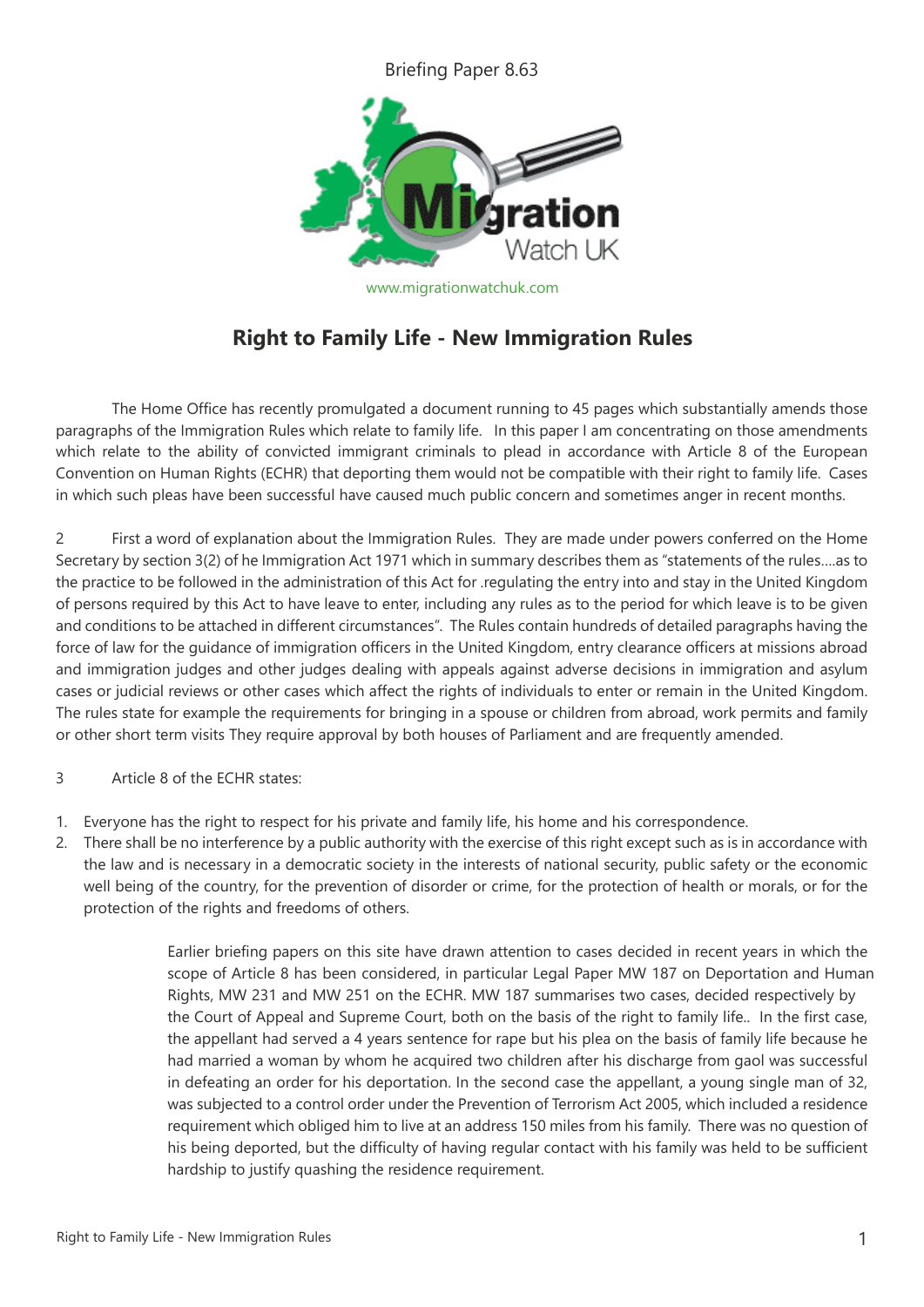4. There have been numerous similar cases which have caused much public anger and it is difficult to understand why the very clear and comprehensive exclusions set out in Article 8.2 do not appear to have persuaded the judges concerned that convicted foreign criminals and identified terrorists are not entitled to enjoy the benefits of Article 8.1. A new set of additions to the Immigration Rules, paragraphs 396 to 400, seek to spell out in more precise detail how Article 8.2 should be interpreted by the judges. In what follows I have summarised the main features of the amendments only, in the interests of keeping this paper within a reasonable compass. Paragraph 396 states that where a person is liable to deportation the presumption shall be that the public interest requires deportation. Paragraph 397 states that a deportation order must not be made if removal in accordance with the order would be contrary to the UK's obligations under the Refugee Convention or the ECHR., but if that is not the case it will only be in exceptional circumstances that the public interest in deportation is outweighed.

5. Paragraph 398 applies when a person in respect of whom a deportation order is made claims that deportation would be in breach of Article 8 but deportation is conducive to the public good for one or other of the following reasons:

- i. the person has been convicted of an offence for which he has been sentenced to a period of imprisonment of at least 4 years;
- ii. the person has been convicted of an offence for which he has been sentenced to a period of less than 4 years but at least 12 months;
- iii. in the view of the Home Secretary the person has by his offending caused serious harm or his record as a persistent offender shows a particular disregard for the law.

Case (iii) applies even where the person has been convicted of a crime and has been sentenced to a period of imprisonment of less than 12 months or even, it would seem, where he has merely been fined or indeed has not been convicted of any crime, but the Home Secretary will obviously need good grounds to support the view required by case (iii).

In all such cases and subject to defined family circumstances described in paragraphs 399 and 399A it will only be in exceptional circumstances that the public interest in deportation will be outweighed by other factors.

6. Paragraphs 399 sets out circumstances which may outweigh the public interest in deportation:

- i. where the person contesting a deportation order has a genuine and subsisting relation with a child under 18 who is a British national, has lived at least 7 years in the UK, cannot reasonably be expected to leave the UK and has no other family member able to care for him in the UK;
- ii. where the person has a genuine and subsisting relationship with a partner who is in the UK, is a British citizen or has settled status, has lived in the UK with valid leave for at least 15 years and there are insurmountable obstacles to family life with that partner continuing outside the UK.

7. This is a bold attempt to restrict the damage caused by what critics would regard as unduly liberal interpretation of the scope of Article 8 by the judiciary. The amendments to the Immigration Rules came into force on 9 July 2012 and it remains to be seen how effective they will be. Specific provision is already made for the automatic deportation of foreign criminals by section 32 of the UK Borders Act 2007, which may be regarded as setting a precedent for these amendments. That section makes it mandatory for the Home Secretary to make a deportation order in a respect of a foreign criminal who has been convicted of one or other of a number of specified offences and been sentenced to a term of imprisonment of at least 12 months. However, the operation of section 32 is limited by a large number of exceptions set out in section 33 of the Act, notably cases where a deportation order would breach the UK's obligations under the Refugee Convention or the person's rights under the ECHR. The amendments to the Immigration Rules may well be regarded as carrying less authority than section 32 because they are subordinate legislation and the Home Secretary has conceded that if they are not effective enough the government may have to introduce primary legislation to achieve its purpose. Much will depend on the degree of understanding evinced by the judiciary. In paragraph 3 I have mentioned certain adverse decisions. However, there is at least one recent decision of the Court of Appeal which shows a greater readiness on the part of the judges to understand and accommodate the genuine need for effective immigration control. I refer to the case of Gurumg which is summarised and discussed in Legal Paper MW 251. In Legal Paper MW 252 I